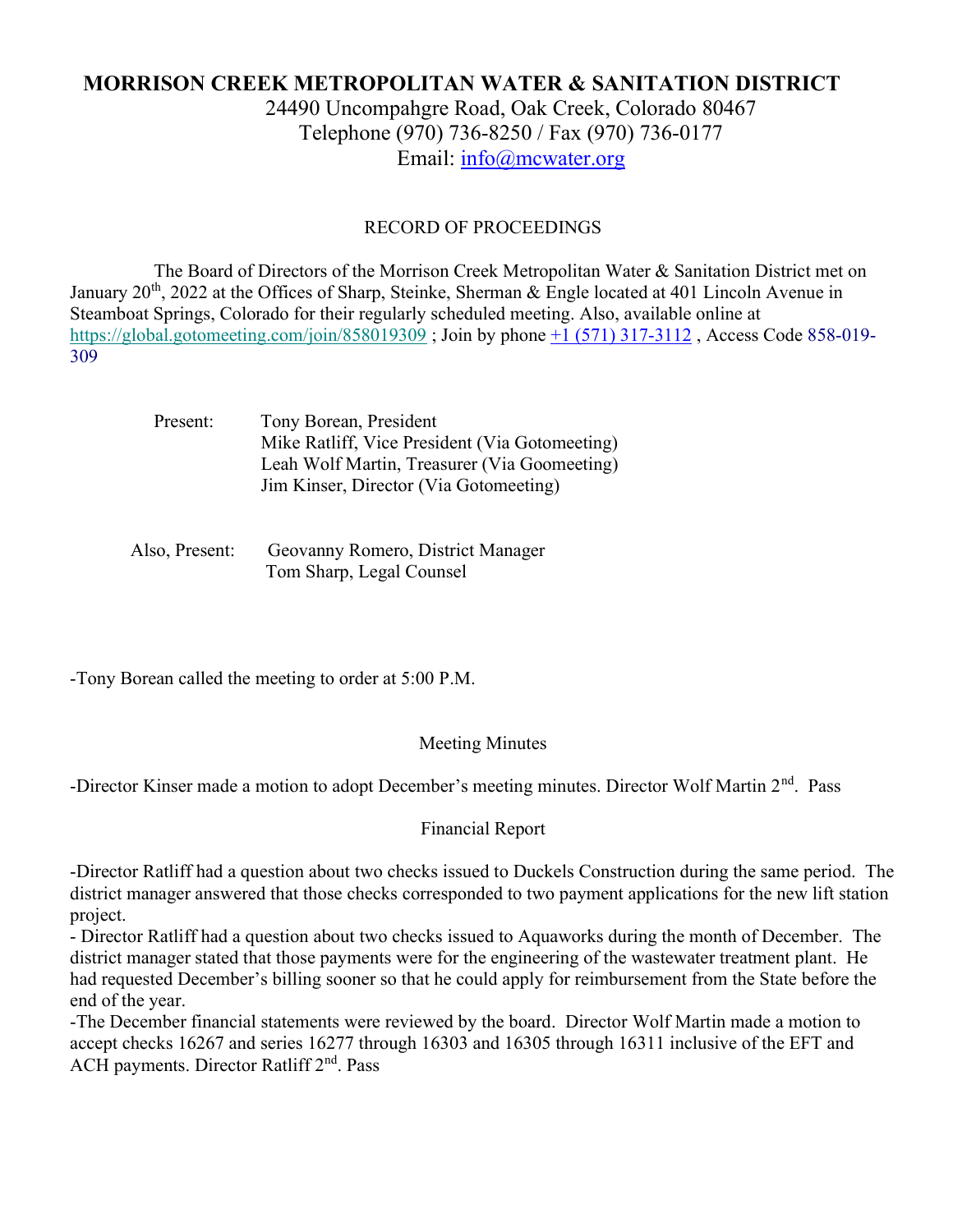### Attorney's Report

-Mr. Sharp mentioned several legal consultations over the phone with the district manager.

-Mr. Sharp also informed the board that one of the items worked on with the district manager was another request for lot consolidation. Mr. Sharp stated that some of the lines drafted on the future plat encompassed easements inside a parcel that appeared to be common area. Mr. Sharp had requested that the owner of those lots provide proof of ownership.

-Mr. Sharp mentioned that the over appropriation of the Yampa letter sent by the State Engineer has no impact upon the district. Mr. Sharp said that since most of the lots in the district were platted prior to 1973 and the districts municipal wells are covered by its augmentation plan, the district is not hindered by the over appropriation at this time.

### Old Business

- Wastewater treatment plant update: The district manager stated that the engineering for the construction of the new wastewater treatment plant has been completed. The design and all necessary documents have been turned into the USDA review committee where it is currently being analyzed. The district manager stated that the USDA is also reviewing a legal document before they can issue the memo that would allow the district to begin the procurement process for the wastewater treatment plant project. He said that that the district is on a "stand-by" mode until the district is told to proceed.

- The district manager also mentioned that the district is still pursuing funding through the State Revolving Fund as well as from the infrastructure bill though CDPHE. He mentioned that he had held several meetings with the state's finance representatives to secure alternate financing in case the project exceeds the budgeted amount.

- Mr. Sharp advised the board to go ahead and adopt Resolution 2022-01(currently under review by USDA) which accepts the debt by the district through its enterprise upon review and acceptance by the district's legal counsel and general manager. Director Kinser made the motion to adopt resolution 2022-01. Director Wolf Martin 2<sup>nd</sup>. Pass

-Tap Fees: The district manager presented the new way in which the district would be assessing tap fees for new homes. The new system is a fairer way to charge homes for their connection to the water and sewer system, the district manager stated. The model awards a point system which increases with the amount of impact a new build takes on the system. This model is now being used by the City of Steamboat Springs and Mount Werner Water and Sanitation District and other municipalities. The district manager asked the board members to take some time to become more familiar with the model. The district manager will do more research on this method and will discuss during the next board meeting.

### New Business

-The district manager asked the board to pass a motion to allow the district to engage with Catterson  $\&$ Company, PC for the district's annual government financial audit. Director Wolf Martin made a motion to allow the district to engage with the auditor for the district's yearly audit. Director Ratliff  $2<sup>nd</sup>$ . Pass